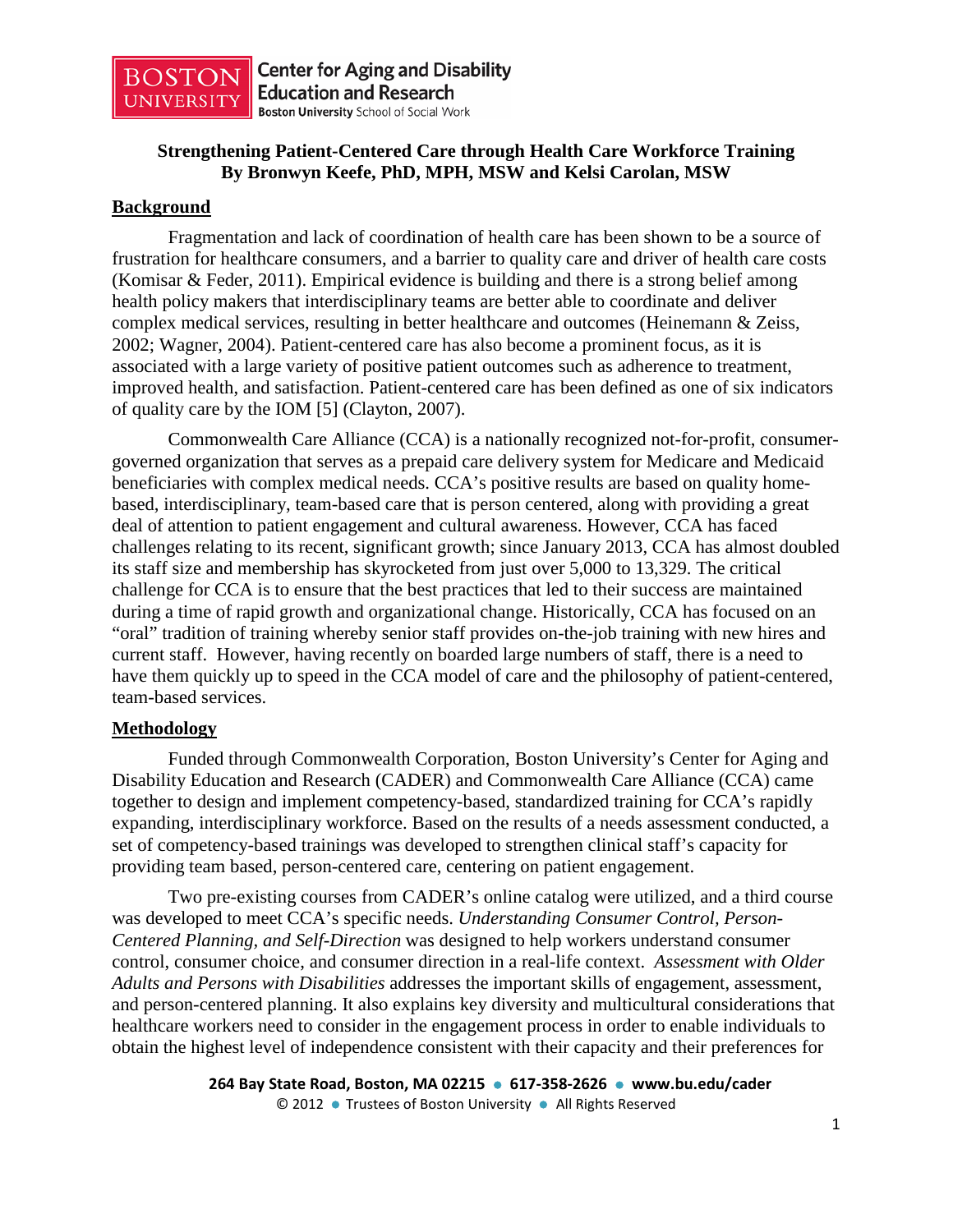

**Center for Aging and Disability Education and Research Boston University School of Social Work** 

care. Finally, *Interdisciplinary Care Teams* was developed to address core competencies around engaging in team-based care of older adults and persons with disabilities.

CCA staff participants completed three online CADER courses, as well as attending inperson training sessions following each of the three online courses (Course #1, n=190; Course #2, n=188, Course #3, n=174). Pre-course and post-course self-assessments of competencies were completed online by the majority of course participants. As a result of improved training opportunities provided by CADER, we hypothesized that we would see increases in competencies, decreased grievance surrounding care management practices, and higher patient signature rates on care plans.

#### **Results**

The average course completion rate for the training program was 99.8%. Increases in the mean scores from pretest to posttest self-assessment of competencies were statistically significant (p<.05) across all learning competencies, for each online course completed. CCA training program participants expressed appreciation for the CADER online courses and reported that they learned a great deal of relevant information that they will utilize in their work with aging and disability populations. For instance, in a post-course evaluation survey, 85% of participants agreed or strongly agreed the training will help them in their work with older adults and/or people with disabilities, in both the *Understanding Consumer Control, Person-Centered Planning, and Self-Direction* and *Interdisciplinary Care Teams* courses.

The course evaluation survey also offered the opportunity for qualitative feedback. Several themes were identified; CCA participants reported that the information presented in *Understanding Consumer Control, Person-Centered Planning and Self-Direction* was very applicable to "real-life" situations they faced with consumers. They also found discussion of balancing the consumer's right to dignity of risk with their safety particularly helpful. Participants considered *Assessment with Older Adults and Person with Disabilities* as practical and highly applicable to their job, and believed it should be essential for new staff. *Interdisciplinary Care Teams* was also considered practical and highly applicable to the job, as well as essential for new staff and future team leaders. CCA staff members also reported that this course was the most valuable and applicable to their work at CCA, as this was the area they felt they most needed/were lacking training in.

In addition to quantitative and qualitative data gathered, CCA staff have observed several improvements in team interactions and emphasis on person-centered care. Staff have demonstrated improved communication during team meetings, and have expressed feeling more empowered in advocating for their members when the member's culture and consumer choice are in conflict with the primary care physician's plan. Staff have also reported that the trainings have helped them better cope with the stressors of their job in that they have a better sense of where their responsibility lies and that of the member's, indicating an increased understanding of the concept of person-centered planning and dignity of risk.

In terms of business impacts, this project aimed to impact grievances, or the percentage of members with one or more complaints about their care management per month. We hoped that

```
264 Bay State Road, Boston, MA 02215  617-358-2626  www.bu.edu/cader
© 2012  Trustees of Boston University  All Rights Reserved
```